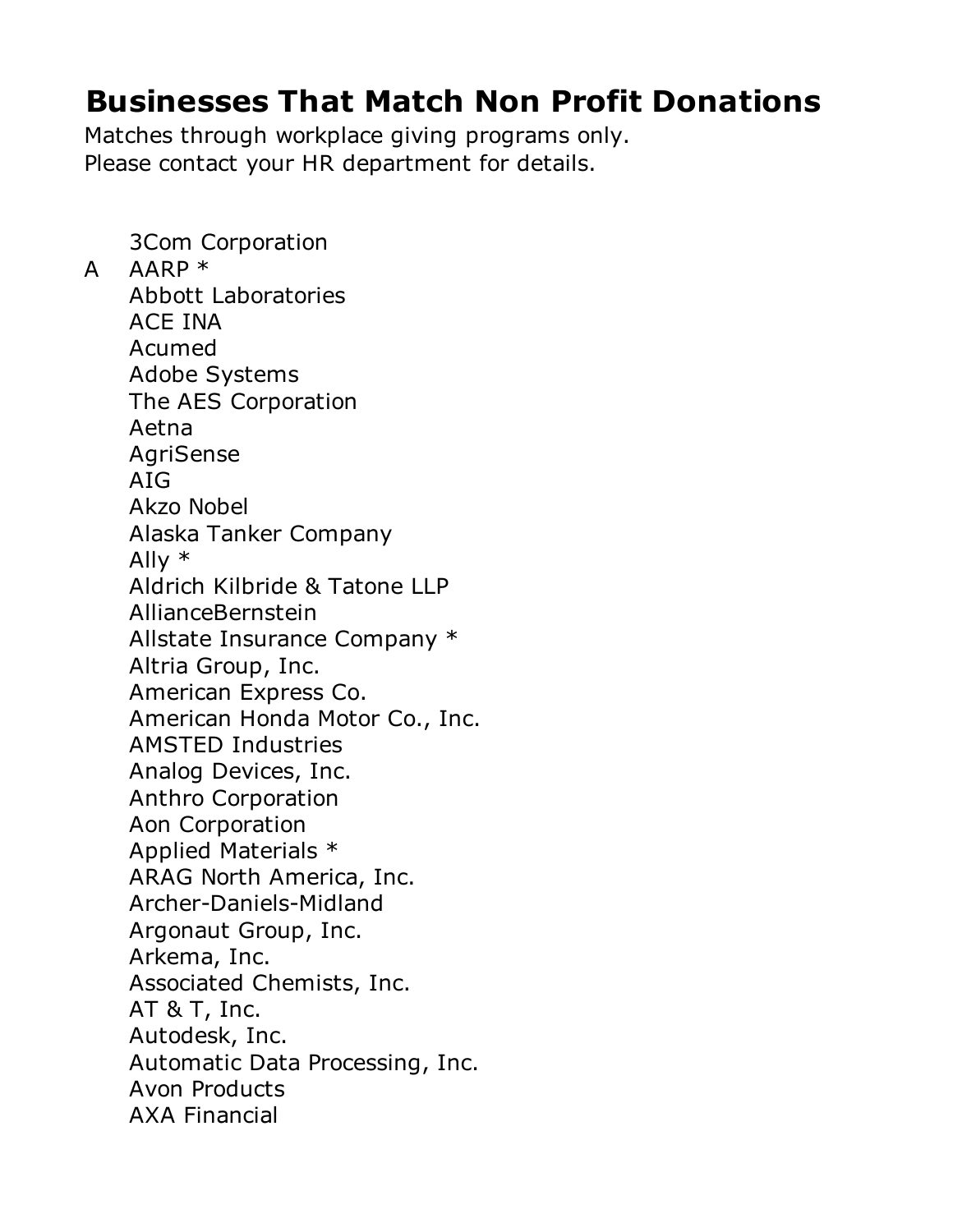B BD

Bank of America Bank of the West \* Barclays Global Investors Baxter International, Inc. BCD Travel Becker Capital Management, Inc. Bemis Co., Inc. Benjamin Moore & Co. Black & Decker Corp. Blount International BNSF Railway Boeing Company Boston Financial Data Services BP Bristol-Myers Squibb Foundation Brooks Resources Corp. Butler Manufacturing Co. C Cadence Design Systems, Inc. Calpine Campbell Group, LLC Capital Group Companies Cardinal Health \* Carnegie Foundation Caterpillar, Inc. Charles Schwab and Company, Inc Chevron Corporation Chevron USA Chubb and Sons, Inc. CIGNA Corporation Circuit City Stores, Inc. Climax Portable Machine Tools, Inc. CNA Insurance Coates Kokes Coca-Cola Company Coinstar Columbia Sportswear Company The Commerce Bank of Oregon Consumer Cellular Consonus Healthcare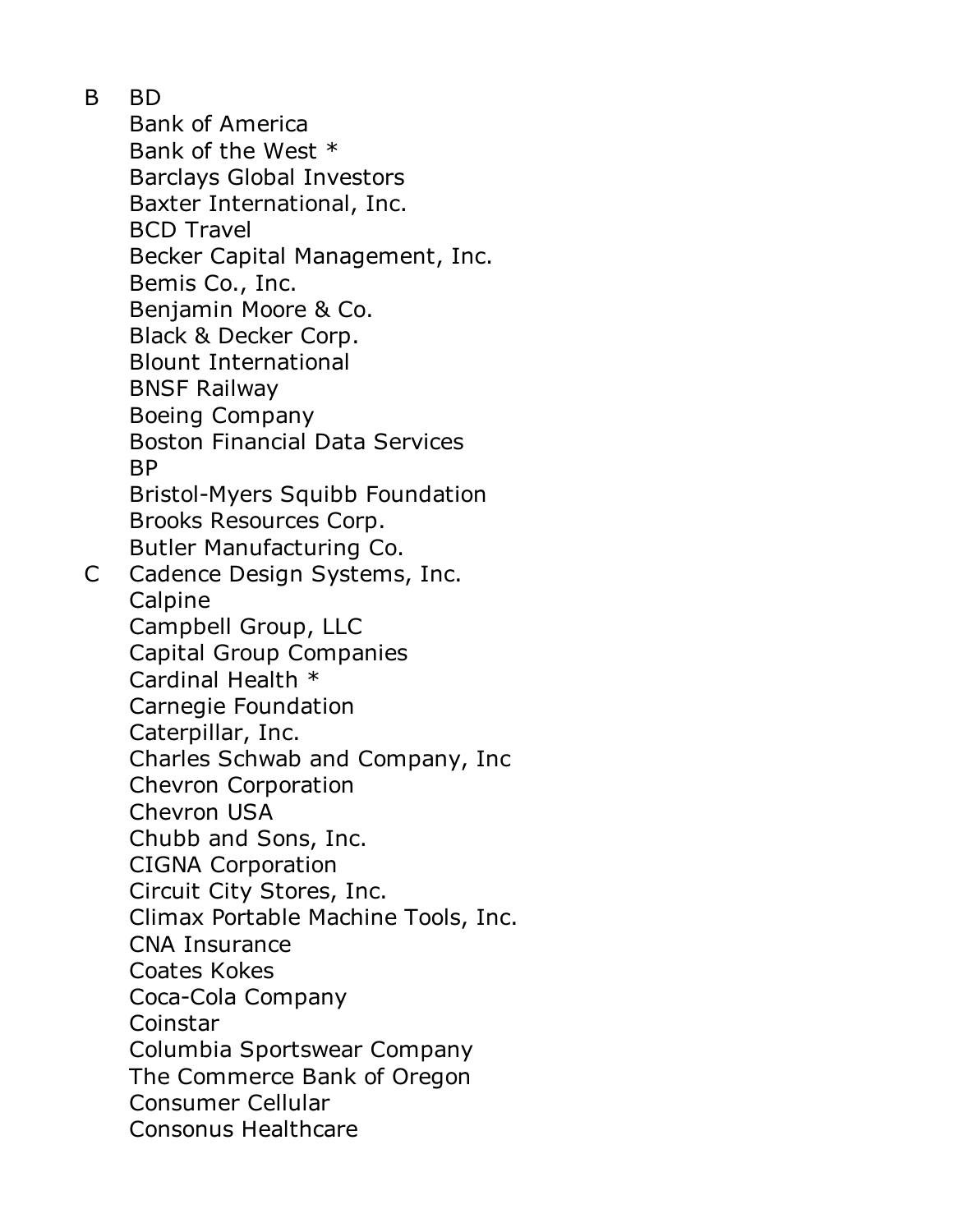Cooper Industries Corning, Inc. Costco \* Countrywide Covidien Creekside Medical, PS Crown Pacific Inland Sales CSX Corporation D Davidson Companies Deacon Deerfield Institute Dell \* Deluxe Corporation Deutsche Bank Americas The Doctors Company Dow AgroSciences, LLC Dow Corning Corp. DST Systems, Inc. Duke Energy E Ease Software, Inc. Eaton Corporation eBay Ecolab, Inc. Eli Lilly and Company Equifax, Inc. ExxonMobil F FEI Company FIJI Water First Data Corporation First Horizon National Corporation First Independent Bank \* First Tech Federal Credit Union FLIR Systems, Inc. FM Global FMC Technologies, Inc. Franklin Templeton Investments Freddie Mac G Gannett Company, Inc. Gap, Inc Garth Rouse & Associates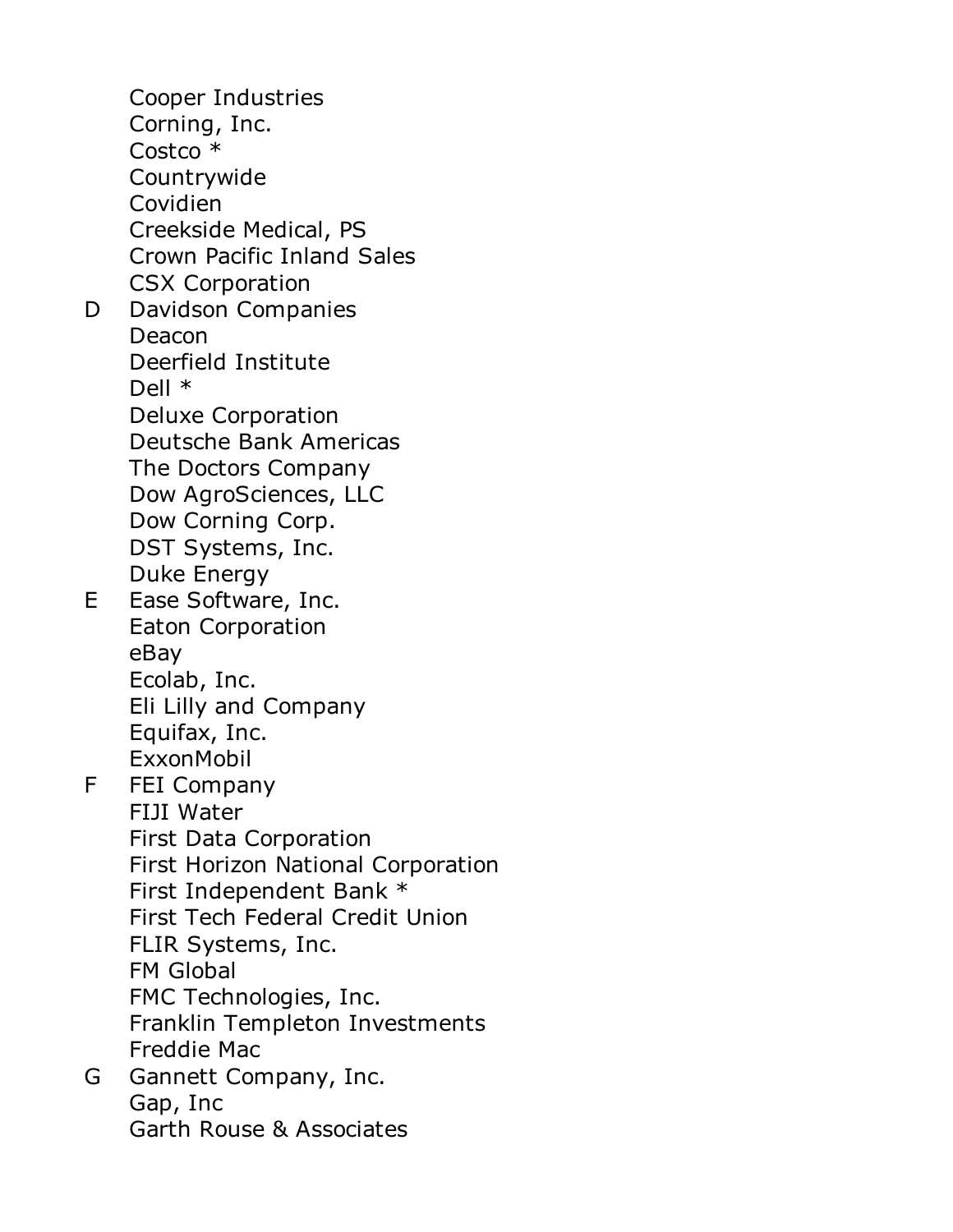Gartner Group GATX Corporation **GE** Geico General Mills, Inc. Genesee & Wyoming, Inc. The Gillette Company Gladys & Rolland Harriman Foundation GlaxoSmithKline Goodrich Corporation **Google** W.W. Grainger, Inc. Gramco Construction Great-West Life & Annuity Insurance Company H Hallock Modey, Inc. Hanna Andersson Hewlett-Packard Co. \* H.J. Heinz Company Hoffman Corporation The Home Depot Homestead Capital Hood River Distillers Houghton Mifflin Co. HSBC-North America Huron Consulting Services LLC I IBM Corporation Illinois Tool Works, Inc. ING Ink Systems, Inc. Insurance Services Office, Inc. Integrated Device Technology, Inc. Intel (matches volunteer hours) Intuit Inc. J Jensen Investment Management, Inc John Hancock Life Insurance Company Johnson & Johnson Family of Companies Johnson Controls, Inc. Jones Lang LaSalle J.P. Morgan Chase & Co.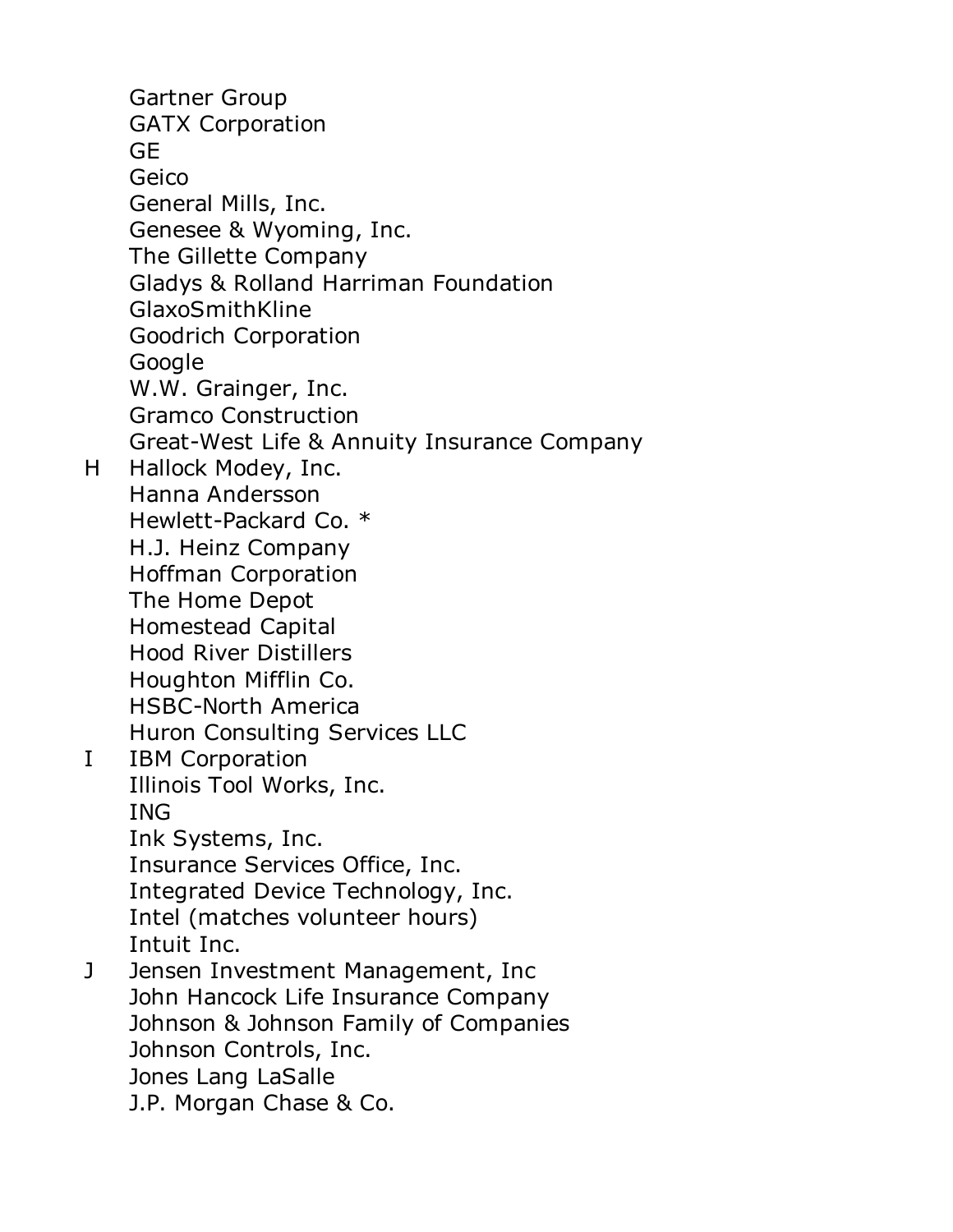K Kaiser Permanente \* Keen Kennedy/Jenks Consultants Key Knife, Inc. KeyBank Kimberly-Clark Corporation Kinder Morgan KLA-Tencor Kraft Foods L Laika Lam Research Corporation Land O'Lakes LandAmerica Levi Strauss & Co. Liberty Mutual \* Lincoln Financial Group Logitech Inc. Lowepro Lubrizol M Mac Publishing LLC Macy's, Inc. Mallinckrodt, Inc. Management Compensation Group/Dulworth, Inc. Manulife Financial Maritz, Inc. Marquis Companies Massachusetts Mutual Life Insurance Co. Maytag Corporation Mazda (North America), Inc. MBank M Benefit Solutions McAfee, Inc. McDonald's Corp. McGraw-Hill Companies Mead Johnson Nutrition Medical Consultants Network Inc. Mentor Graphics Corp. Mercer Delta Merck & Company, Inc. Merit Oil Corporation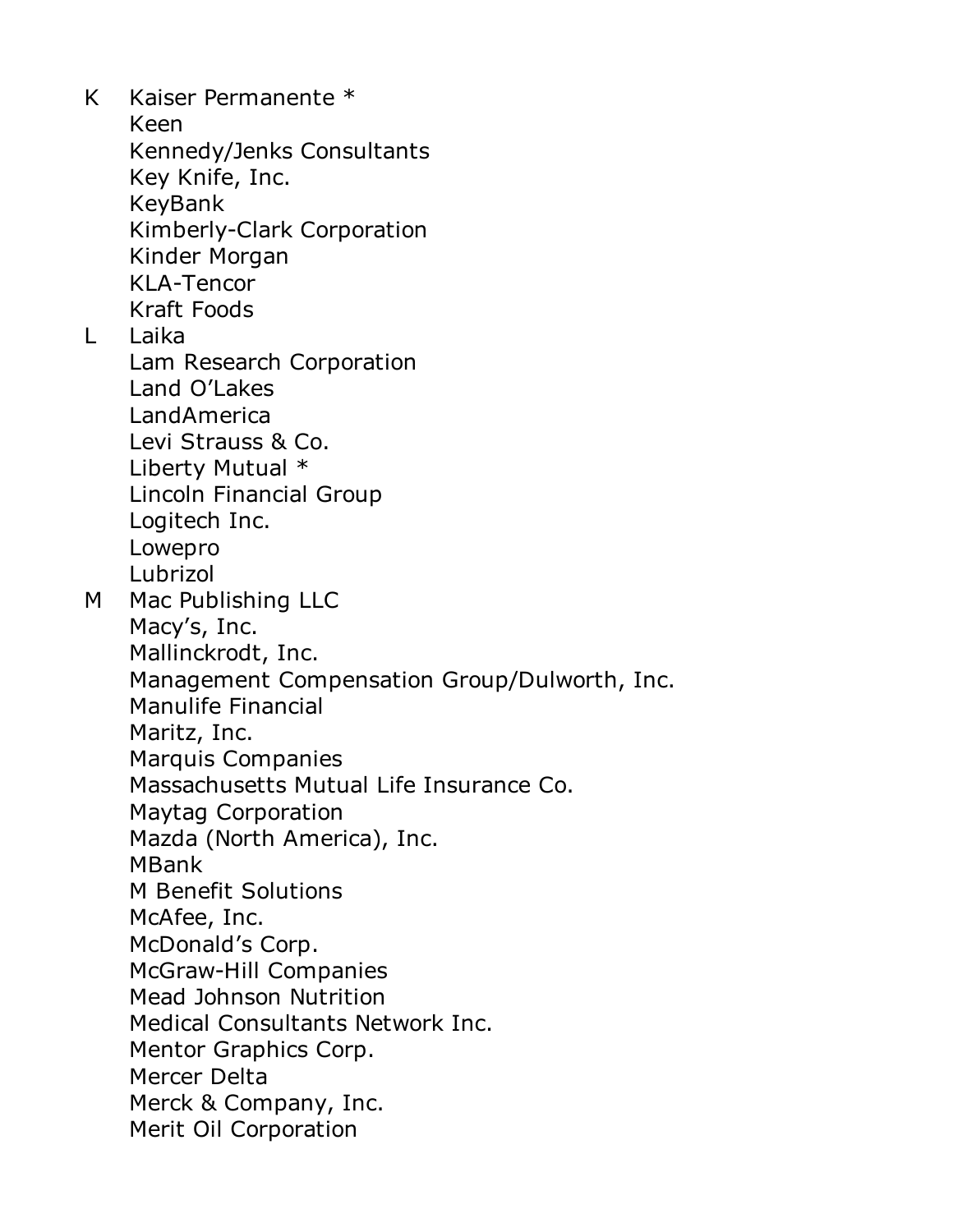Merrill Lynch & Co., Inc. M Financial Group M.J. Murdock Charitable Trust Microsoft Corporation Milgard Co. Millipore Corporation Minerals Technologies, Inc. Minnesota Life Insurance Company Mitsubishi International Corporation Mobil Retirees Moda Health \* Monsanto Company Monsoon, Inc Morgan Stanley Motorola Foundation N National Computer Systems National Instruments NCR Corporation North Pacific Group, Inc. Northern Trust, Co. Novellus Systems, Inc. Nvidia NW Natural \* O OVS/RP Olin Corporation Oracle Corporation Oregon Mutual and Western Protectors Insurance Companies Owens-Illinois, Inc. P Paccess Pacific Continental Bank Pacific Power PacifiCorp Palm Foundation Paramount Farms PBS Engineering + Environmental The Pepsi Bottling Group PepsiCo Pella Corporation Penn Virginia Corporation Performance Health Technology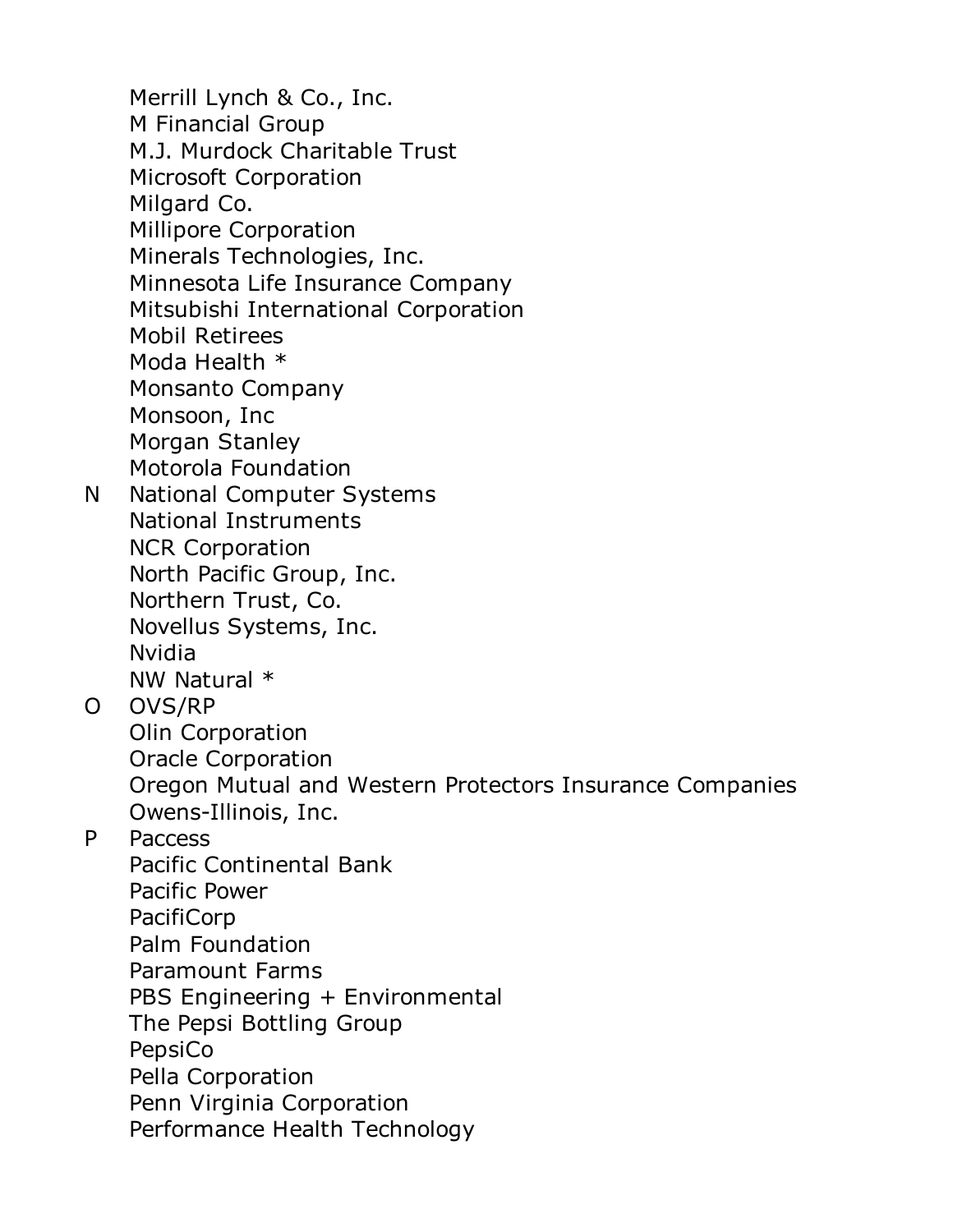Pew Charitable Trusts Pfizer, Inc. Pitney Bowes, Inc. \* Plum Creek Timber Company, Inc. PNC Financial Services Group Polycom, Inc. POM Wonderful Portfolio 21 Investments Portland General Electric \* PPG Industries, Inc. Precision Castparts Corp Professional Benefit Services Progressive Insurance Prudential Insurance Company of America Q Qualcomm, Inc. Quest Diagnostics, Inc. R Radian Guaranty, Inc. Radio Shack Random Lengths RedCastle Resources, Inc. Regence BlueCross BlueShield of Oregon \* RBC Wealth Management, Inc. Rejuvenation, Inc. Rockwell Collins Roll International Corporation Roseburg Forest Products \* Ruby Receptionists S Saint-Gobain Corp. St. Paul Travelers Sara Lee Corporation Schneider Electric S.D. Deacon Corporation Sedgwick, Inc. Sempra Energy Sentry Insurance Shaklee Corporation Silicon Valley Bank Sony Corporation of America Spiegel, Inc. SP Newsprint Co.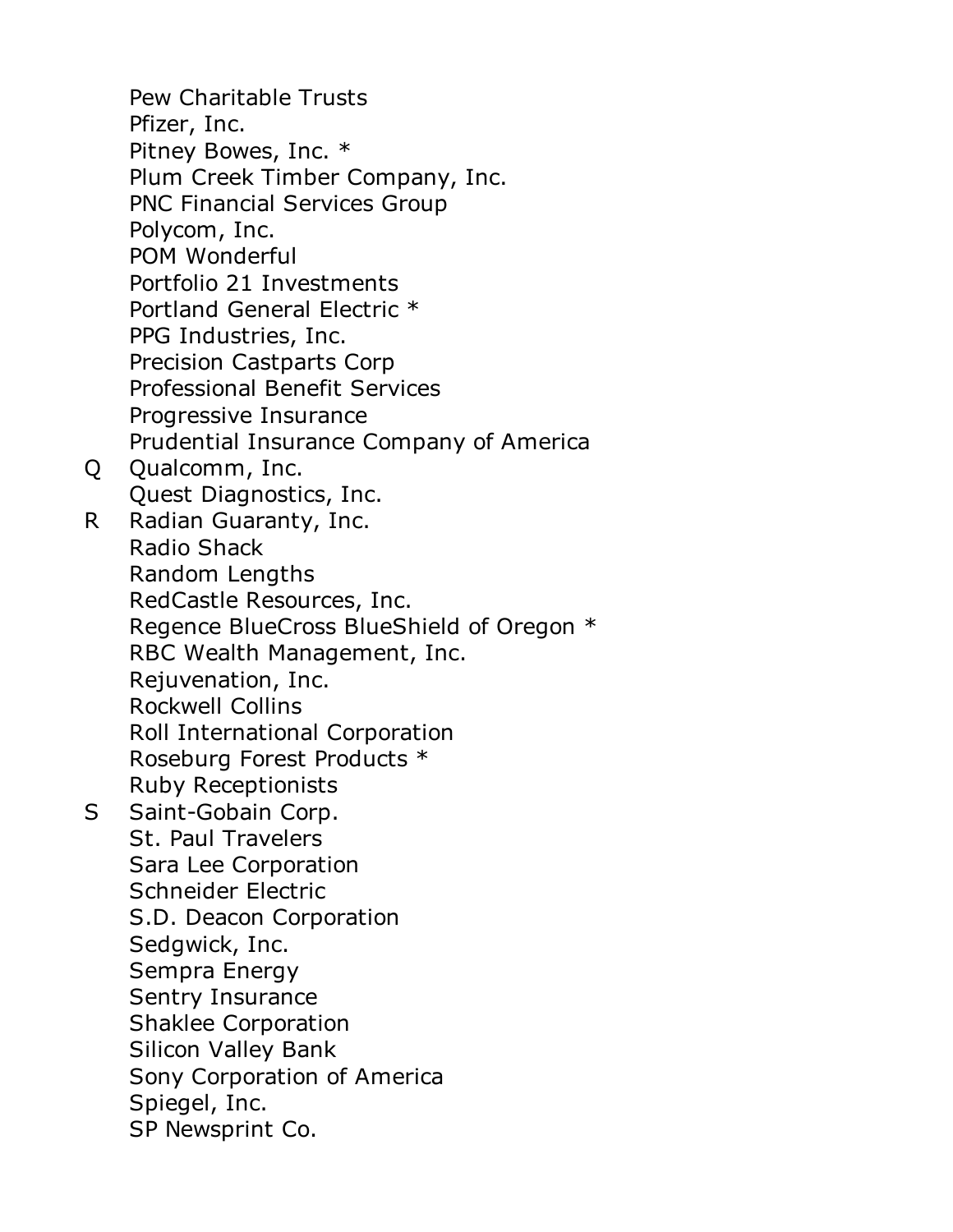Sprint The Standard\* Stanley Works **Starbucks** The Statesman Journal Stockamp/Huron Consulting Services LLC Stream International, Inc. Subaru of America, Inc. Sun Microsystems, Inc. Sussman Shank LLP **Suterra** Swiss Re Symantec Symetra Financial \* Synopsys Synthetech, Inc. T TE Connectivity Tektronix, Inc. Teleflora TENNANT Texas Instruments, Inc. Textron, Inc. Thomson Reuters Thrivent Financial for Lutherans Tidewater Barge Lines Timber Press, Inc. Time Warner, Inc. Toro Company TransCanada Corporation **Travelers** TriplePoint, Inc. Tyco International, Ltd. U UBS Unilever United States, Inc. Union Bank of California Union Pacific Corp. Unisource United Grain Corp. United Parcel Service United Technologies Corporation